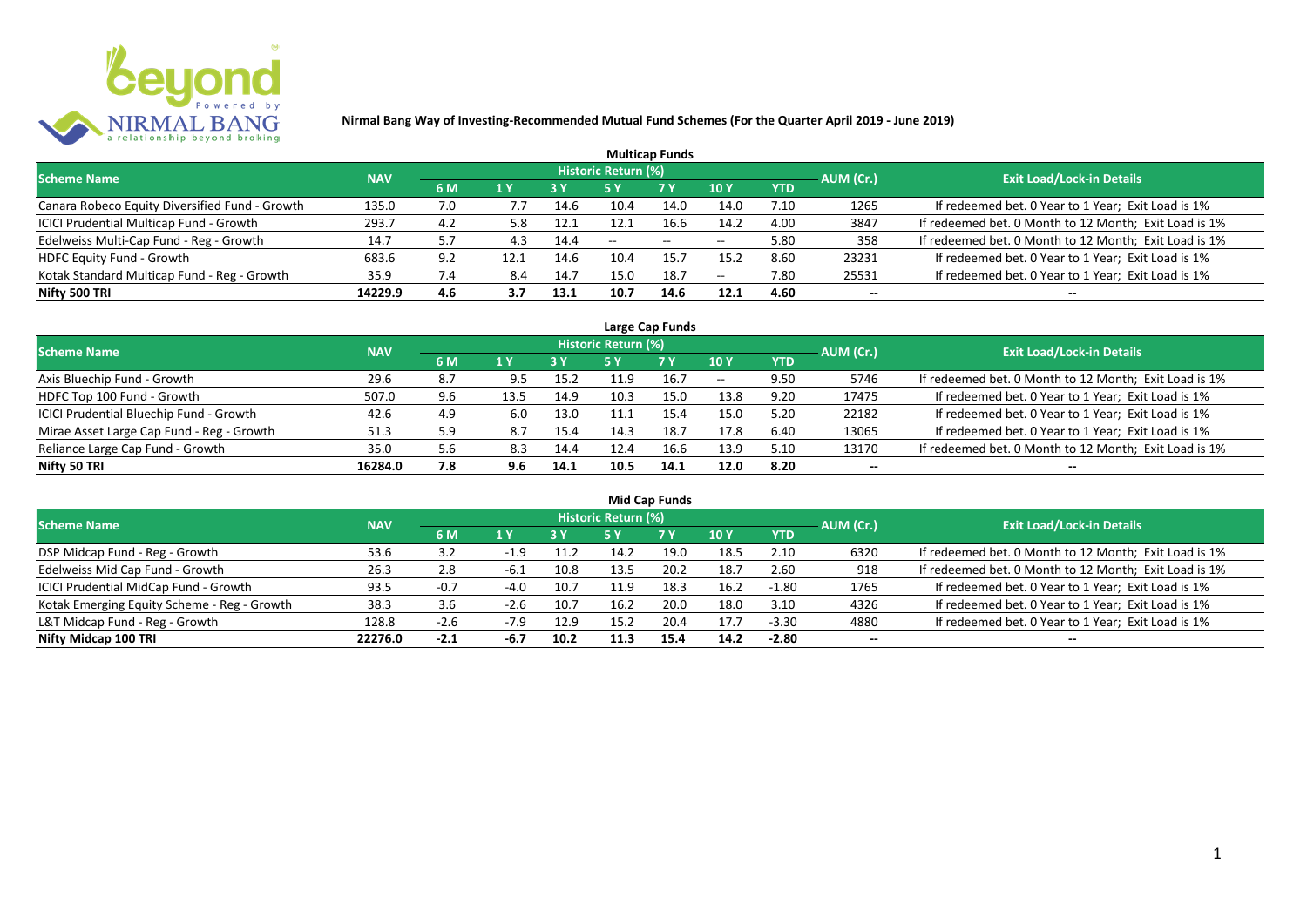

|                                           |            |     |        |      |                     | Large & Midcap |      |            |           |                                                    |
|-------------------------------------------|------------|-----|--------|------|---------------------|----------------|------|------------|-----------|----------------------------------------------------|
| <b>Scheme Name</b>                        | <b>NAV</b> |     |        |      | Historic Return (%) |                |      |            | AUM (Cr.) | <b>Exit Load/Lock-in Details</b>                   |
|                                           |            | 6 M |        |      |                     | 7 V            | 10 Y | <b>YTD</b> |           |                                                    |
| Canara Robeco Emerging Equities - Growth  | 93.3       | 5.0 | 0.2    | 14.7 |                     | 22.8           | 21.5 | 4.80       | 4890      | If redeemed bet. 0 Year to 1 Year; Exit Load is 1% |
| IDFC Core Equity Fund - Reg - Growth      | 44.3       | 0.5 |        | 11.3 | 10.6                | 13.8           | 10.8 | 0.40       | 3015      | If redeemed bet. 0 Day to 365 Day; Exit Load is 1% |
| Principal Emerging Bluechip Fund - Growth | 102.5      |     | $-4.3$ | 13.4 | 15.7                | 21.6           | 18.3 | 1.40       | 2236      | If redeemed bet. 0 Year to 1 Year; Exit Load is 1% |
| NIFTY Large Midcap 250 TRI                | 7155.2     | 2.6 |        | 13.3 | 12.2                | 16.5           | 13.9 | 2.30       | --        | $- -$                                              |

|                                         |            |     |        |      |                     | <b>Focused Funds</b> |       |            |           |                                                       |
|-----------------------------------------|------------|-----|--------|------|---------------------|----------------------|-------|------------|-----------|-------------------------------------------------------|
| <b>Scheme Name</b>                      | <b>NAV</b> |     |        |      | Historic Return (%) |                      |       |            | AUM (Cr.) | <b>Exit Load/Lock-in Details</b>                      |
|                                         |            | 6 M | 1 V    |      |                     | 7 Y                  | 10Y   | <b>YTD</b> |           |                                                       |
| Axis Focused 25 Fund - Growth           | 28.1       | 4.4 | ⊥.b    | 15.9 | 14.2                | $-$                  | $- -$ | 4.80       | 7978      | If redeemed bet. 0 Month to 12 Month; Exit Load is 1% |
| IDFC Focused Equity Fund - Reg - Growth | 36.6       |     | $-8.2$ | 12.4 | 8.6                 |                      | 9.5   | 3.70       | 1646      | If redeemed bet. 0 Days to 365 Days; Exit Load is 1%  |
| SBI Focused Equity Fund - Growth        | 142.1      | 8.4 |        | 14.0 | 14.8                | 17.8                 | 19.4  | 7.40       | 4634      | If redeemed bet. 0 Year to 1 Year; Exit Load is 1%    |
| <b>S&amp;P BSE 500</b>                  | 15128.2    | 4.0 | 2.4    | 11.9 | 9.4                 | 13.1                 | 10.9  | 4.00       | $- -$     | $\overline{\phantom{a}}$                              |

| <b>Small Cap Funds</b>                         |            |        |         |                     |      |           |            |            |           |                                                    |  |  |  |
|------------------------------------------------|------------|--------|---------|---------------------|------|-----------|------------|------------|-----------|----------------------------------------------------|--|--|--|
| <b>Scheme Name</b>                             | <b>NAV</b> |        |         | Historic Return (%) |      |           |            |            | AUM (Cr.) | <b>Exit Load/Lock-in Details</b>                   |  |  |  |
|                                                |            | 6 M    | 1 Y     |                     | 5 Y  | <b>7Y</b> | <b>10Y</b> | <b>YTD</b> |           |                                                    |  |  |  |
| Franklin India Smaller Companies Fund - Growth | 52.9       | 2.0    | $-10.3$ | 7.4                 | 14.0 |           | 19.2       | 0.70       | 7577      | If redeemed bet. 0 Year to 1 Year; Exit Load is 1% |  |  |  |
| HDFC Small Cap Fund - Growth                   | 41.9       | $-0.8$ | $-7.6$  | 15.4                | 15.1 | 18.4      | 16.3       | $-1.40$    | 8403      | If redeemed bet. 0 Year to 1 Year; Exit Load is 1% |  |  |  |
| L&T Emerging Businesses Fund - Reg - Growth    | 23.4       | $-4.7$ | $-12.2$ | 14.7                | 15.3 | $- -$     | $\sim$ $-$ | $-5.70$    | 6177      | If redeemed bet. 0 Year to 1 Year; Exit Load is 1% |  |  |  |
| Reliance Small Cap Fund - Growth               | 39.3       | $-1.3$ | $-9.0$  | 13.9                | 16.8 | 23.6      | $\sim$ $-$ | $-1.20$    | 8438      | If redeemed bet. 0 Year to 1 Year; Exit Load is 1% |  |  |  |
| SBI Small Cap Fund - Growth                    | 50.6       | 1.0    | -5.6    | 15.1                | 21.6 | 25.3      | $- -$      | 0.40       | 2188      | If redeemed bet. 0 Year to 1 Year; Exit Load is 1% |  |  |  |
| Nifty Smallcap 100 TRI                         | 7523.1     | -2.4   | $-17.5$ | 4.4                 | 4.5  | 11.0      | 10.5       | $-4.00$    | --        |                                                    |  |  |  |

#### **ELSS Schemes (Tax Saving u/s 80-C)**

| Scheme Name                                   | <b>NAV</b> |        |        | <b>Historic Return (%)</b> |      |                                                |                          |            | AUM (Cr.) | <b>Exit Load/Lock-in Details</b> |
|-----------------------------------------------|------------|--------|--------|----------------------------|------|------------------------------------------------|--------------------------|------------|-----------|----------------------------------|
|                                               |            | 6 M    |        |                            |      | 7 <sub>Y</sub>                                 | 10 Y                     | <b>YTD</b> |           |                                  |
| Aditya Birla Sun Life Tax Relief 96 - Growth  | 30.5       | $-1.0$ | $-3.6$ | 11.3                       | 14.0 | 18.0                                           | 14.2                     | $-1.30$    | 8913      | Nil                              |
| Axis Long Term Equity Fund - Growth           | 45.0       | 4.1    | 3.8    | 13.3                       | 14.8 | 20.4                                           | $- -$                    | 5.00       | 19817     | Nil                              |
| IDFC Tax Advantage (ELSS) Fund - Reg - Growth | 56.0       | 3.6    | $-2.0$ | 13.3                       | 13.1 | 17.8                                           | 15.5                     | 3.80       | 2063      | Nil                              |
| Invesco India Tax Plan - Growth               | 50.7       | 3.3    |        | 12.4                       | 13.3 | 17.5                                           | 16.4                     | 3.50       | 870       | Nil                              |
| Mirae Asset Tax Saver Fund - Reg - Growth     | 17.7       | 5.7    | 7.9    | 18.5                       | $-$  | $\hspace{0.1mm}-\hspace{0.1mm}-\hspace{0.1mm}$ | $\overline{\phantom{m}}$ | 6.10       | 2112      | Nil                              |
| <b>S&amp;P BSE 200 TRI</b>                    | 5794.3     | 5.0    | 5.6    | 13.6                       | 11.0 | 14.8                                           | 12.5                     | 5.20       | $-$       | $- -$                            |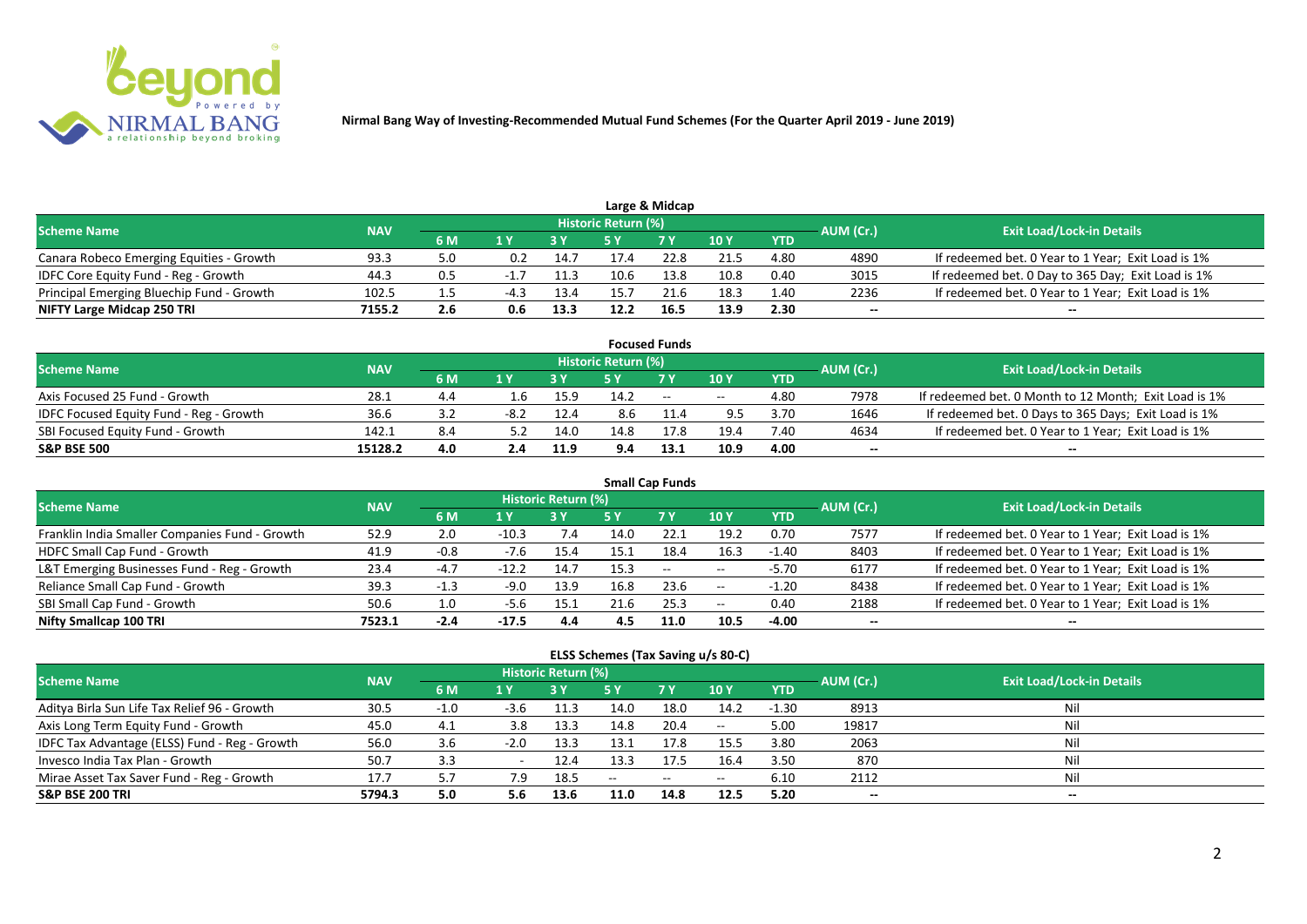

| <b>Contra/Value Fund</b>                  |            |     |     |                     |      |            |                 |            |           |                                                       |  |  |  |
|-------------------------------------------|------------|-----|-----|---------------------|------|------------|-----------------|------------|-----------|-------------------------------------------------------|--|--|--|
| <b>Scheme Name</b>                        | <b>NAV</b> |     |     | Historic Return (%) |      |            |                 |            | AUM (Cr.) | <b>Exit Load/Lock-in Details</b>                      |  |  |  |
|                                           |            | 6 M | 1 V |                     |      | <b>7 V</b> | 10 <sub>Y</sub> | <b>YTD</b> |           |                                                       |  |  |  |
| Kotak India EQ Contra Fund - Reg - Growth | 52.6       | 4.8 |     | 14.9                |      | 14.9       | 13.3            | 5.20       | 853       | If redeemed bet. 0 Year to 1 Year; Exit Load is 1%    |  |  |  |
| Tata Equity P/E Fund - Reg - Growth       | 132.7      |     | -42 | 13.9                | 13.2 | 17.6       | 16.1            | 1.20       | 5602      | If redeemed bet. 0 Month to 12 Month; Exit Load is 1% |  |  |  |
| UTI Value Opportunities Fund - Growth     | 60.5       |     | 0.6 | 9.4                 |      | 11.9       | 12.5            | 3.50       | 4571      | If redeemed bet. 0 Year to 1 Year; Exit Load is 1%    |  |  |  |
| Nifty 500 TRI                             | 14229.9    | 4.6 |     | 13.1                | 10.7 | 14.6       | 12.1            | 4.60       | --        | $- -$                                                 |  |  |  |

| Sector/Thematic                                                           |            |        |        |                            |      |           |                          |            |           |                                                    |  |  |  |
|---------------------------------------------------------------------------|------------|--------|--------|----------------------------|------|-----------|--------------------------|------------|-----------|----------------------------------------------------|--|--|--|
| <b>Scheme Name</b>                                                        | <b>NAV</b> |        |        | <b>Historic Return (%)</b> |      |           |                          |            | AUM (Cr.) | <b>Exit Load/Lock-in Details</b>                   |  |  |  |
|                                                                           |            | 6 M    | 1 Y    | <b>3 Y</b>                 | 5 Y  | <b>7Y</b> | <b>10Y</b>               | <b>YTD</b> |           |                                                    |  |  |  |
| Canara Robeco Consumer Trends Fund - Reg - Growth                         | 39.1       | 3.4    | 3.9    | 14.6                       | 14.9 | 17.4      | $ -$                     | 3.90       | 335       | If redeemed bet. 0 Year to 1 Year; Exit Load is 1% |  |  |  |
| Mirae Asset Great Consumer Fund - Growth                                  | 34.0       | $-0.6$ | 1.9    | 15.9                       | 14.1 | 17.6      | $\overline{\phantom{a}}$ | $-0.90$    | 777       | If redeemed bet. 0 Year to 1 Year; Exit Load is 1% |  |  |  |
| <b>ICICI Prudential Technology Fund - Growth</b>                          | 58.9       | 3.0    | 6.1    | 12.2                       | 12.7 | 18.1      | 20.9                     | 4.00       | 456       | If redeemed bet. 0 Day to 15 Day; Exit Load is 1%  |  |  |  |
| Reliance Pharma Fund - Growth                                             | 139.0      | $-7.2$ | $-4.2$ | 2.3                        | 8.8  | 14.0      | 18.5                     | $-7.10$    | 2492      | If redeemed bet. 0 Year to 1 Year; Exit Load is 1% |  |  |  |
| ICICI Prudential Banking and Financial Services Fund -<br>Retail - Growth | 67.0       | 11.9   | 13.0   | 19.9                       | 17.1 | 22.1      | 19.3                     | 10.10      | 3299      | If redeemed bet. 0 Day to 15 Day; Exit Load is 1%  |  |  |  |
| Reliance Banking Fund - Growth                                            | 289.3      | 10.4   | 8.2    | 18.0                       | 14.4 | 18.0      | 17.3                     | 9.20       | 3203      | If redeemed bet. 0 Year to 1 Year; Exit Load is 1% |  |  |  |
| Nifty 500 TRI                                                             | 14229.9    | 4.6    | 3.7    | 13.1                       | 10.7 | 14.6      | 12.1                     | 4.60       | $- -$     | $\overline{\phantom{a}}$                           |  |  |  |

| <b>Dynamic Asset Allocation Funds</b>            |            |     |      |                            |                                                |           |            |            |                          |                                                         |  |  |  |
|--------------------------------------------------|------------|-----|------|----------------------------|------------------------------------------------|-----------|------------|------------|--------------------------|---------------------------------------------------------|--|--|--|
| <b>Scheme Name</b>                               | <b>NAV</b> |     |      | <b>Historic Return (%)</b> |                                                |           |            |            |                          | <b>Exit Load/Lock-in Details</b>                        |  |  |  |
|                                                  |            | 6 M | 1 Y  |                            | <b>5 Y</b>                                     | <b>7Y</b> | <b>10Y</b> | <b>YTD</b> | AUM (Cr.)                |                                                         |  |  |  |
| ICICI Prudential Balanced Advantage Fund - Reg - | 35.9       |     | 6.7  | 9.9                        | 10.1                                           | 13.7      | 13.2       | 4.30       | 29105                    | If redeemed bet. 0 Year to 1 Year; Exit Load is 1%      |  |  |  |
| Growth                                           |            | 4.5 |      |                            |                                                |           |            |            |                          |                                                         |  |  |  |
| Invesco India Dynamic Equity Fund - Growth       | 29.2       | 5.7 | 1.8  | 10.7                       | 9.9                                            | 14.1      | 13.0       | 5.80       | 995                      | If redeemed bet. 0 Month to 3 Month; Exit Load is 0.25% |  |  |  |
| SBI Dynamic Asset Allocation Fund - Reg - Growth | 13.3       | 1.8 | 2.1  | 7.8                        | $\hspace{0.1mm}-\hspace{0.1mm}-\hspace{0.1mm}$ | $\sim$    | $--$       | 1.80       | 669                      | If redeemed bet. 0 Month to 12 Month; Exit Load is 1%   |  |  |  |
| NIFTY 50 Hybrid Composite Debt 65:35 Index       | 10072.0    | 7.4 | 10.6 | 12.1                       | 10.1                                           | 12.3      | 10.8       | 7.40       | $\overline{\phantom{a}}$ | $- -$                                                   |  |  |  |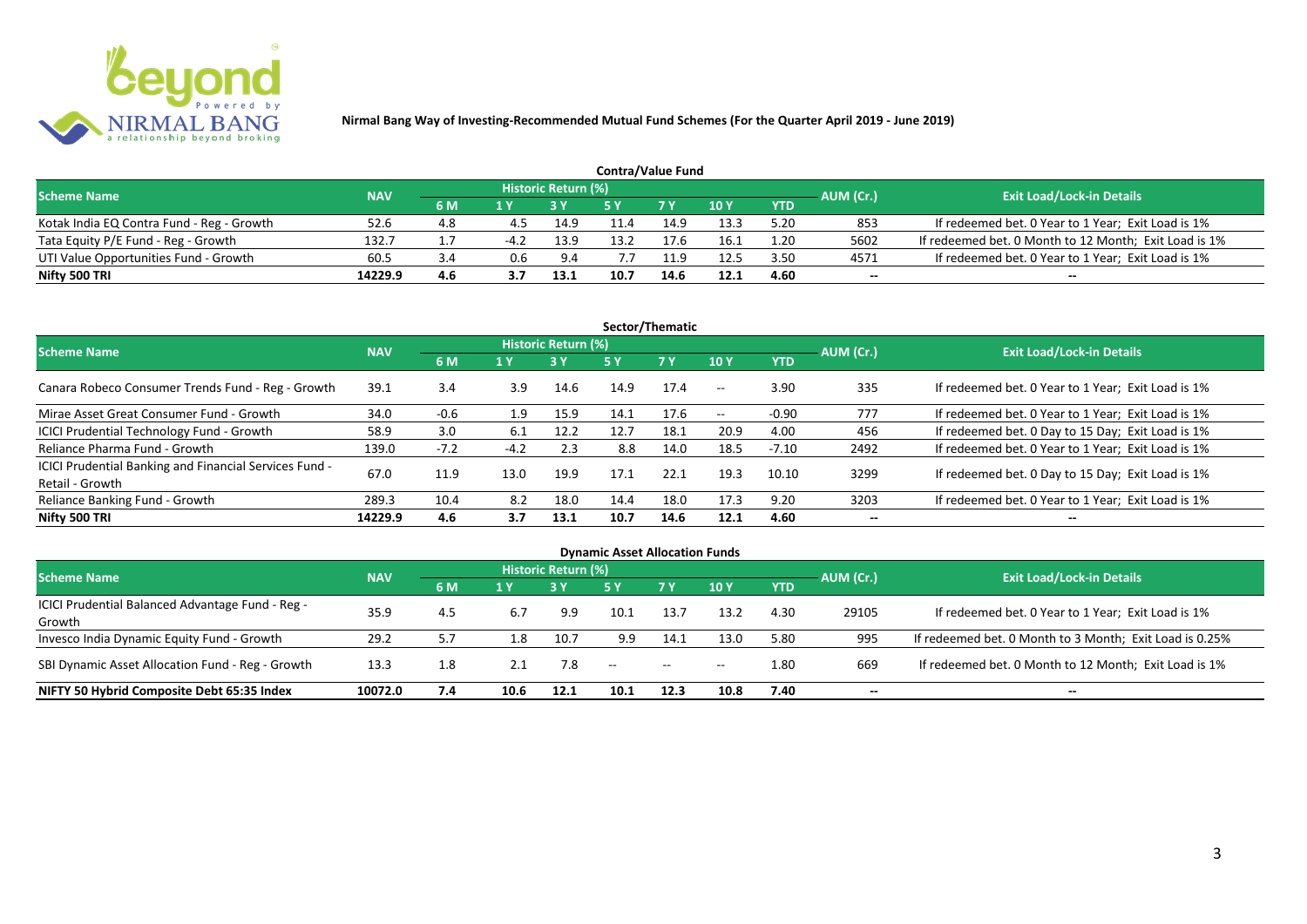

| <b>Hybrid Aggressive</b>                        |            |      |        |                     |      |        |            |            |           |                                                       |  |  |  |
|-------------------------------------------------|------------|------|--------|---------------------|------|--------|------------|------------|-----------|-------------------------------------------------------|--|--|--|
| <b>Scheme Name</b>                              | <b>NAV</b> |      |        | Historic Return (%) |      |        |            |            | AUM (Cr.) | <b>Exit Load/Lock-in Details</b>                      |  |  |  |
|                                                 |            | 6 M  | 1 Y    |                     | 5 Y  | 7 Y    | <b>10Y</b> | <b>YTD</b> |           |                                                       |  |  |  |
| HDFC Hybrid Equity Fund - Growth                | 54.4       | -6.1 | 6.3    | 9.6                 |      | $-1.6$ | 11.6       | 5.80       | 22665     | If redeemed bet. 0 Year to 1 Year; Exit Load is 1%    |  |  |  |
| ICICI Prudential Equity & Debt Fund - Growth    | 134.9      | 5.5  | 6.9    | 12.4                | 12.0 | 16.0   | 15.1       | 5.30       | 26036     | If redeemed bet. 0 Year to 1 Year; Exit Load is 1%    |  |  |  |
| Mirae Asset Hybrid - Equity Fund - Reg - Growth | 14.9       | 6.0  | 9.3    | 12.9                | --   | $\sim$ | $- -$      | 6.20       | 2038      | If redeemed bet. 0 Year to 1 Year; Exit Load is 1%    |  |  |  |
| Reliance Equity Hybrid Fund - Growth            | 53.8       | 1.4  | $-1.3$ | 9.1                 | 10.4 | 13.9   | 13.2       | 1.80       | 11257     | If redeemed bet. 0 Month to 12 Month; Exit Load is 1% |  |  |  |
| Canara Robeco Equity Hybrid Fund - Growth       | 159.8      | 6.2  | 7.7    | 12.0                | 11.8 | 14.4   | 13.9       | 6.20       | 2242      | If redeemed bet. 0 Year to 1 Year; Exit Load is 1%    |  |  |  |
| NIFTY 50 Hybrid Composite Debt 65:35 Index      | 10072.0    | 7.4  | 10.6   | 12.1                | 10.1 | 12.3   | 10.8       | 7.40       | --        |                                                       |  |  |  |
|                                                 |            |      |        |                     |      |        |            |            |           |                                                       |  |  |  |

| <b>Arbitrage Fund</b>                      |            |      |     |                            |     |     |     |            |           |                                                         |  |  |  |
|--------------------------------------------|------------|------|-----|----------------------------|-----|-----|-----|------------|-----------|---------------------------------------------------------|--|--|--|
| <b>Scheme Name</b>                         | <b>NAV</b> |      |     | <b>Historic Return (%)</b> |     |     |     |            | AUM (Cr.) | <b>Exit Load/Lock-in Details</b>                        |  |  |  |
|                                            |            | 1 M. |     | 6 M                        |     | 2V  |     | <b>YTD</b> |           |                                                         |  |  |  |
| IDFC Arbitrage Fund - Reg - Growth         | 23.7       |      | 7.9 | 6.9                        |     |     | 6.2 | 6.90       | 4643      | If redeemed bet. 0 Month to 1 Month; Exit Load is 0.25% |  |  |  |
| Kotak Equity Arbitrage Fund - Reg - Growth | 26.8       | b.4  | 7.9 | b.b                        | 6.5 | 6.4 | 6.3 | 6.60       | 13360     | If redeemed bet. 0 Day to 30 Day; Exit Load is 0.25%    |  |  |  |
| Reliance Arbitrage Fund - Growth           | 19.2       |      |     | 6.8                        | d.c |     | 6.4 | 6.90       | 8535      | If redeemed bet. 0 Month to 1 Month; Exit Load is 0.25% |  |  |  |

|                                          |            |       |       |                     |                          | <b>Equity Saver</b> |                          |            |                          |                                                       |
|------------------------------------------|------------|-------|-------|---------------------|--------------------------|---------------------|--------------------------|------------|--------------------------|-------------------------------------------------------|
| <b>Scheme Name</b>                       | <b>NAV</b> |       |       | Historic Return (%) |                          |                     |                          |            | AUM (Cr.)                | <b>Exit Load/Lock-in Details</b>                      |
|                                          |            | 6 M   |       |                     |                          | <b>7 Y</b>          | <b>10Y</b>               | <b>YTD</b> |                          |                                                       |
| Axis Equity Saver Fund - Reg - Growth    | 12.9       | 4.0   | 6.1   | 8.3                 | $\overline{\phantom{a}}$ | $\sim$              | $\overline{\phantom{a}}$ | 4.20       | 769                      | If redeemed bet. 0 Month to 12 Month; Exit Load is 1% |
| HDFC Equity Savings Fund - Growth        | 37.1       | 4.5   | 6.3   | 10.4                | 8.4                      | 9.4                 | 9.8                      | 4.40       | 5614                     | If redeemed bet. 0 Year to 1 Year; Exit Load is 1%    |
| Kotak Equity Savings Fund - Reg - Growth | 14.3       |       |       | 8.3                 | $-$                      | $\sim$ $\sim$       | $- -$                    | 3.30       | 2158                     | If redeemed bet. 0 Year to 1 Year; Exit Load is 1%    |
| CRISIL Hybrid 50+50 - Moderate Index*    | $- -$      | $- -$ | $- -$ | $- -$               |                          | $- -$               | $\overline{\phantom{a}}$ | $- -$      | $\overline{\phantom{a}}$ | $- -$                                                 |

| <b>Liquid Funds</b>                            |            |           |     |                     |     |       |            |                 |                          |                                  |  |  |  |  |
|------------------------------------------------|------------|-----------|-----|---------------------|-----|-------|------------|-----------------|--------------------------|----------------------------------|--|--|--|--|
| Scheme Name                                    | <b>NAV</b> |           |     | Historic Return (%) |     |       | <b>YTM</b> | Avg.            | AUM (Cr.)                | <b>Exit Load/Lock-in Details</b> |  |  |  |  |
|                                                |            | <b>1W</b> | 2 W | 1 M                 | 3 M | 1Y    |            | <b>Maturity</b> |                          |                                  |  |  |  |  |
| Axis Liquid Fund - Growth                      | 2096.9     | 6.6       | 6.7 |                     |     |       | 6.8        | 0.10            | 32993                    | Nil                              |  |  |  |  |
| Franklin India Liquid Fund - Super IP - Growth | 2831.8     | 6.6       | 6.8 |                     | 7.5 |       |            | 0.06            | 12783                    | Nil                              |  |  |  |  |
| Kotak Liquid Scheme - Reg - Growth             | 3829.8     | 6.5       | 6.7 | 7.0                 |     | 7.4   | 6.8        | 0.10            | 31694                    | Nil                              |  |  |  |  |
| Reliance Liquid Fund - Growth                  | 4610.9     | 6.9       |     | 7.4                 | 7.5 | 7.6   | 7.2        | 0.10            | 31841                    | Nil                              |  |  |  |  |
| UTI Liquid Cash Plan - Reg - Growth            | 3097.2     | 6.8       | 6.8 |                     |     |       | 7.0        | 0.10            | 43477                    | Nil                              |  |  |  |  |
| <b>CRISIL Liquid Fund Index</b>                | $- -$      | 6.8       | 6.8 | 7.4                 | $-$ | $- -$ | $- -$      | --              | $\overline{\phantom{a}}$ | $-$                              |  |  |  |  |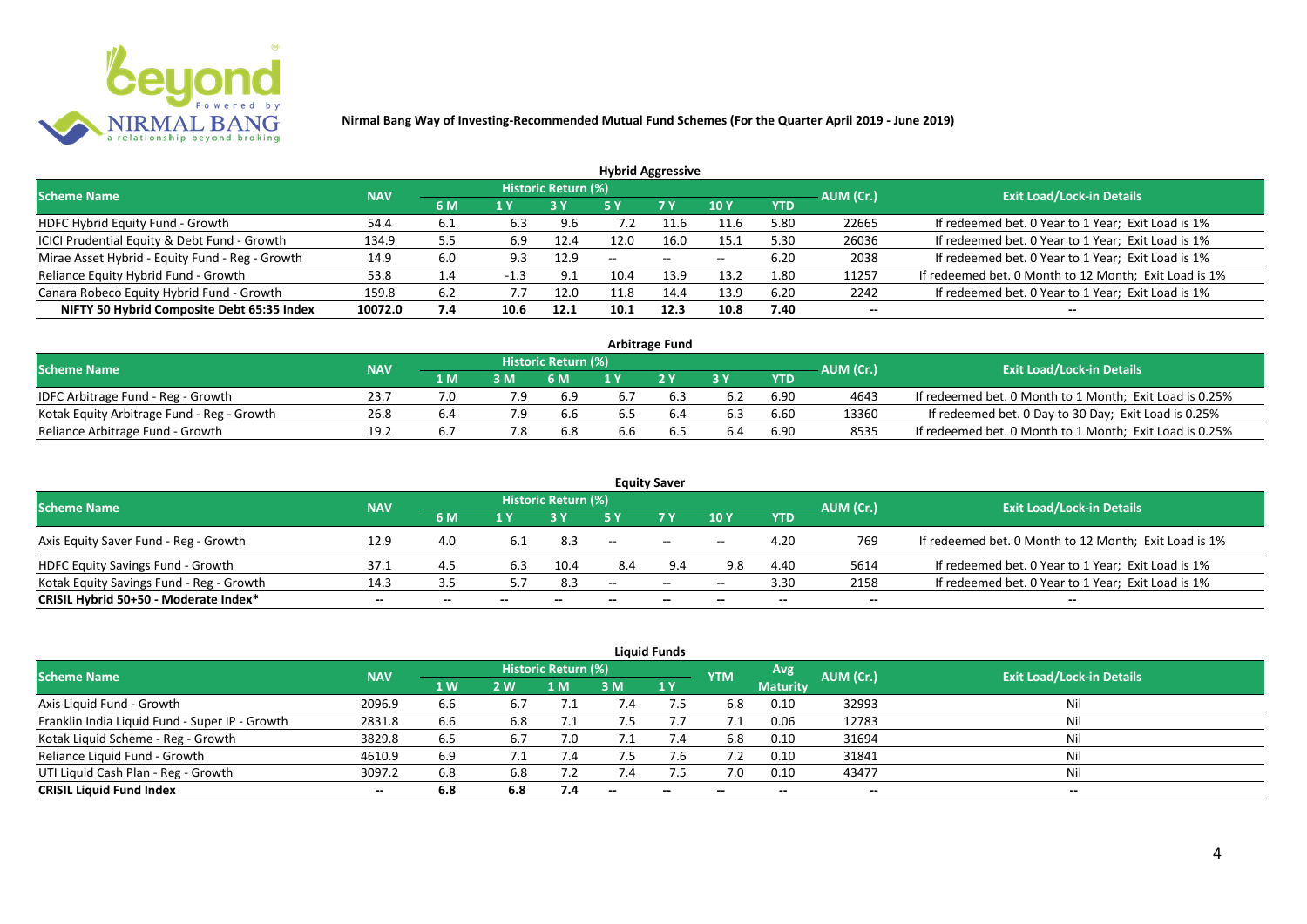

|                                                   |            |     |     |                            |       | Ultra Short Fund  |                          |                 |           |                                  |
|---------------------------------------------------|------------|-----|-----|----------------------------|-------|-------------------|--------------------------|-----------------|-----------|----------------------------------|
| <b>Scheme Name</b>                                | <b>NAV</b> |     |     | <b>Historic Return (%)</b> |       |                   | <b>YTM</b>               | Avg             | AUM (Cr.) | <b>Exit Load/Lock-in Details</b> |
|                                                   |            | 1 M | 3M  | 6 M                        |       | 3Y                |                          | <b>Maturity</b> |           |                                  |
| Aditya Birla Sun Life Savings Fund - Reg - Growth | 375.7      | 9.0 | 8.7 | 8.9                        | 8.6   | 7.9               | 8.1                      | 0.55            | 15788     | Nil                              |
| HDFC Ultra Short Term Fund - Reg - Growth         | 10.6       | 8.0 | 7.9 | 8.4                        | $-$   | $- -$             | د. ا                     | 0.41            | 6196      | Nil                              |
| IDFC Ultra Short Term Fund - Reg - Growth         | 10.8       | 8.7 | 8.4 | 8.6                        | $- -$ | $\hspace{0.05cm}$ | 7.0                      | 0.37            | 2549      | Nil                              |
| Kotak Savings Fund - Reg - Growth                 | 30.5       | 8.6 | 7.9 | 8.4                        | 8.1   |                   |                          | 0.47            | 13037     | Nil                              |
| SBI Magnum Ultra Short Duration Fund - Growth     | 4213.2     | 8.3 | 7.9 | 8.3                        | 8.3   | 7.4               | 7.4                      | 0.49            | 8691      | Nil                              |
| <b>NIFTY Ultra Short Duration Debt Index</b>      | 3848.8     | 8.7 | 8.2 | 8.3                        | 8.4   | 7.6               | $\overline{\phantom{a}}$ | $- -$           | --        | $- -$                            |

| <b>Money Market Fund</b>                                   |            |                |       |                     |     |           |            |                 |           |                                  |  |  |  |
|------------------------------------------------------------|------------|----------------|-------|---------------------|-----|-----------|------------|-----------------|-----------|----------------------------------|--|--|--|
| <b>Scheme Name</b>                                         | <b>NAV</b> |                |       | Historic Return (%) |     |           | <b>YTM</b> | Avg             | AUM (Cr.) | <b>Exit Load/Lock-in Details</b> |  |  |  |
|                                                            |            | 1 <sub>M</sub> | 3 M   | 6 M                 | 1 Y | <b>3Y</b> |            | <b>Maturity</b> |           |                                  |  |  |  |
| Aditya Birla Sun Life Money Manager Fund - Reg -<br>Growth | 254.6      | 8.7            | 8.2   | 8.5                 | 8.5 | 7.5       | 7.2        | 0.59            | 11117     | Nil                              |  |  |  |
| ICICI Prudential Money Market Fund - Reg - Growth          | 263.1      | 8.5            | 8.1   | 8.3                 | 8.2 | 7.3       | 7.2        | 0.47            | 8992      | Nil                              |  |  |  |
| Reliance Money Market Fund - Growth                        | 2872.3     | 8.9            | 8.4   | 8.6                 | 8.5 | 7.4       | 7.1        | 0.46            | 3278      | Nil                              |  |  |  |
| UTI Money Market Fund - Reg - Growth                       | 2134.8     | 8.5            | 8.2   | 8.5                 | 8.4 | 7.4       |            | 0.47            | 7578      | Nil                              |  |  |  |
| <b>CRISIL Liquid Fund Index</b>                            | $- -$      | 7.4            | $- -$ |                     |     |           | --         | $- -$           | $- -$     | $- -$                            |  |  |  |

|                                                 |            |      |     |                            |     | <b>Short Term Fund</b> |            |                 |           |                                                      |
|-------------------------------------------------|------------|------|-----|----------------------------|-----|------------------------|------------|-----------------|-----------|------------------------------------------------------|
| <b>Scheme Name</b>                              | <b>NAV</b> |      |     | <b>Historic Return (%)</b> |     |                        | <b>YTM</b> | <b>Avg</b>      | AUM (Cr.) | <b>Exit Load/Lock-in Details</b>                     |
|                                                 |            | 1 M  | 3M  | 6 M                        |     | 73 Y                   |            | <b>Maturity</b> |           |                                                      |
| Franklin India STIP - Growth                    | 4022.2     | 5.9  |     | 7.4                        | 9.0 | 8.8                    | 11.3       | 3.07            | 13368     | If redeemed bet. 0 Year to 1 Year; Exit Load is 0.5% |
| HDFC Short Term Debt Fund - Growth              | 21.0       | 13.8 | 9.0 | 9.6                        | 9.0 |                        | 7.9        | 2.08            | 7956      |                                                      |
| IDFC Bond Fund - Short Term Plan - Reg - Growth | 38.7       | 13.1 | 8.4 | 10.4                       | 9.4 |                        |            | 1.99            | 7525      | Nil                                                  |
| Kotak Bond Short Term Plan - Reg - Growth       | 35.5       | 16.0 |     | 10.2                       |     |                        | 8.0        | 2.74            | 8993      | Nil                                                  |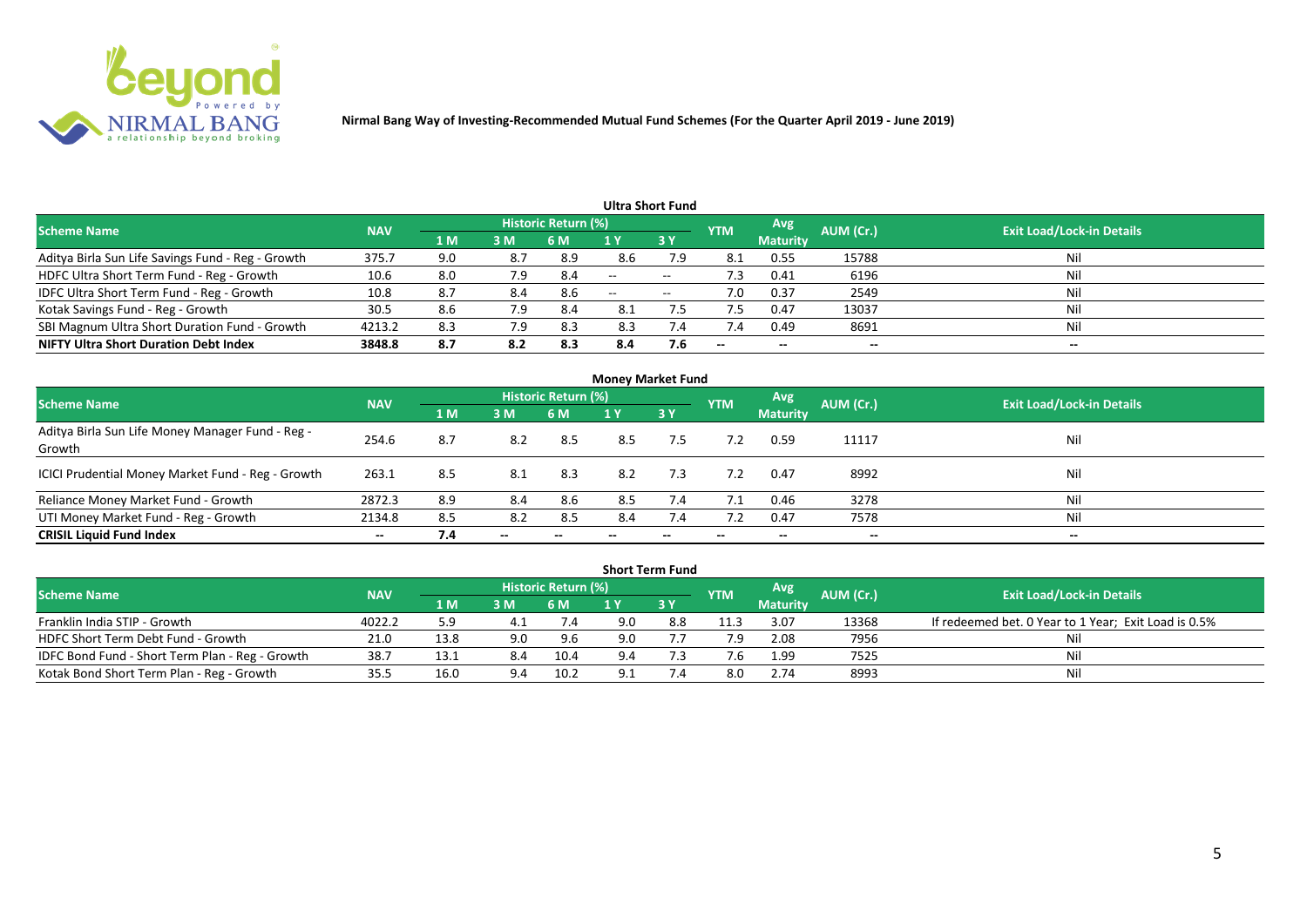

|                                              |            |          |       |                     |        | <b>Low Duration Fund</b> |            |                 |           |                                                                         |
|----------------------------------------------|------------|----------|-------|---------------------|--------|--------------------------|------------|-----------------|-----------|-------------------------------------------------------------------------|
| <b>Scheme Name</b>                           | <b>NAV</b> |          |       | Historic Return (%) |        |                          | <b>YTM</b> | Avg             | AUM (Cr.) | <b>Exit Load/Lock-in Details</b>                                        |
|                                              |            | 71 M.    | 3 M   | 6 M                 |        | 3Y                       |            | <b>Maturity</b> |           |                                                                         |
| DSP Low Duration Fund - Reg - Growth         | 13.5       | $-8.0$   | 0.2   | 4.6                 | 6.3    | 6.8                      | 7.6        | 0.80            | 2601      | Nil                                                                     |
| Franklin India Low Duration Fund - Growth    | 21.9       | 3.3      | 4.9   | 7.6                 | 8.5    | 8.6                      | 10.9       | 1.09            | 6920      | If redeemed bet. 0 Months to 3 Months; Exit Load is 0.5%                |
| <b>IDFC Low Duration Fund - Reg - Growth</b> | 26.9       | 9.5      | 8.1   | 8.6                 | 8.4    | $^{\prime}$ .6           | 7.3        | 0.80            | 3571      | Nil                                                                     |
|                                              |            |          |       |                     |        |                          |            |                 |           | If redeemed bet. 0 Month to 3 Month; Exit Load is 3%, If redeemed       |
| UTI Treasury Advantage Fund - Reg - Growth   | 2321.7     | $-117.1$ | -37.9 | $-15.6$             | $-4.2$ | 3.4                      | 9.6        | 1.22            |           | 3048 bet. 3 Month to 6 Month; Exit Load is 2%, If redeemed bet. 6 Month |
|                                              |            |          |       |                     |        |                          |            |                 |           | to 1 Year; Exit Load is 1%                                              |
|                                              |            |          |       |                     |        |                          |            |                 |           |                                                                         |

| <b>Banking &amp; PSU Bond Funds</b>            |            |      |         |                     |      |      |            |            |           |                                  |  |  |  |  |
|------------------------------------------------|------------|------|---------|---------------------|------|------|------------|------------|-----------|----------------------------------|--|--|--|--|
| <b>Scheme Name</b>                             | <b>NAV</b> |      |         | Historic Return (%) |      |      | <b>YTM</b> | <b>Avg</b> | AUM (Cr.) | <b>Exit Load/Lock-in Details</b> |  |  |  |  |
|                                                |            | 1 M  | 3M      | 6 M                 |      | 3Y   |            | Maturity   |           |                                  |  |  |  |  |
| HDFC Banking and PSU Debt Fund - Reg - Growth  | 15.3       | 15.3 | 9.6     | 10.6                | 9.6  |      | 8.3        | 2.68       | 3123      | Nil                              |  |  |  |  |
| Kotak Banking and PSU Debt Fund - Reg - Growth | 43.4       | 22.9 | 12.6    | 11.8                | 10.4 | -8.1 |            | 4.61       | 1617      | Nil                              |  |  |  |  |
| UTI Banking & PSU Debt Fund - Reg - Growth     | 14.3       | 21.0 | $-14.3$ | $-7.3$              | 0.3  |      |            | 4.36       | 175       | Nil                              |  |  |  |  |

| <b>Corporate Bond Funds</b>                 |            |       |      |                            |      |      |            |                 |           |                                  |  |  |  |
|---------------------------------------------|------------|-------|------|----------------------------|------|------|------------|-----------------|-----------|----------------------------------|--|--|--|
| <b>Scheme Name</b>                          | <b>NAV</b> |       |      | <b>Historic Return (%)</b> |      |      | <b>YTM</b> | Avg'            | AUM (Cr.) | <b>Exit Load/Lock-in Details</b> |  |  |  |
|                                             |            | 4 M 4 | 3M   | 6 M                        |      | 73 Y |            | <b>Maturity</b> |           |                                  |  |  |  |
| Franklin India Corporate Debt Fund - Growth | 67.8       | 27.9  |      | 11.5                       | 10.7 |      | 10.1       | 4.43            | 870       | Nil                              |  |  |  |
| HDFC Corporate Bond Fund - Growth           | 21.3       | 19.9  | 11.6 | 11.8                       | 10.3 | 8.2  |            | 3.89            | 12321     | Nil                              |  |  |  |
| Kotak Corporate Bond Fund - Std - Growth    | 2519.0     | 12.2  | 9.4  | 9.9                        |      |      |            | 1.60            | 2037      | Nil                              |  |  |  |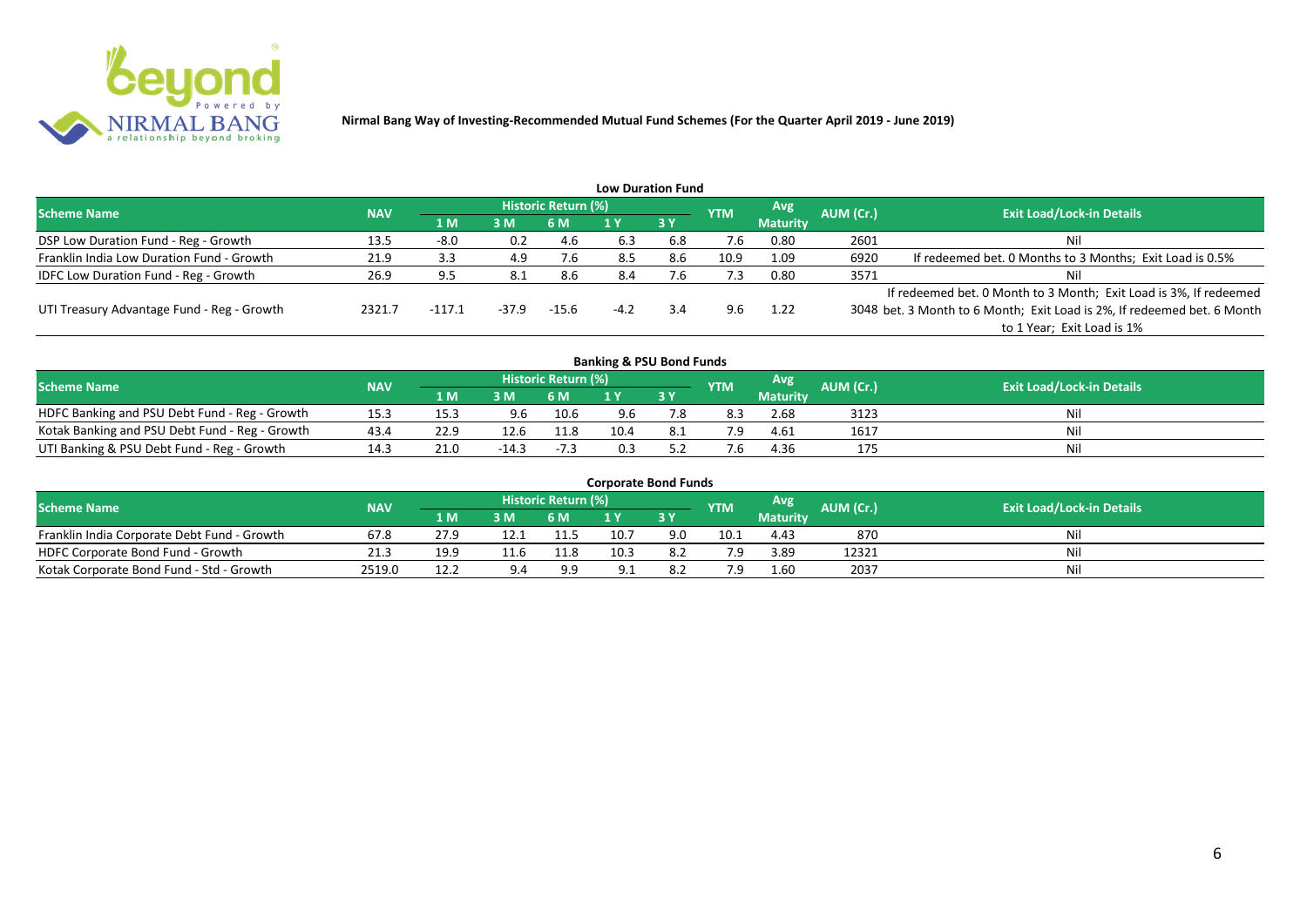

|                                           |            |      |        |                     |     | <b>Credit Risk Funds</b> |            |                 |           |                                                                       |
|-------------------------------------------|------------|------|--------|---------------------|-----|--------------------------|------------|-----------------|-----------|-----------------------------------------------------------------------|
| <b>Scheme Name</b>                        | <b>NAV</b> |      |        | Historic Return (%) |     |                          | <b>YTM</b> | <b>Avg</b>      | AUM (Cr.) | <b>Exit Load/Lock-in Details</b>                                      |
|                                           |            | 1 M  | 3M     | 6 M                 |     | 3Y                       |            | <b>Maturity</b> |           |                                                                       |
|                                           |            |      |        |                     |     |                          |            |                 |           | If redeemed bet. 0 Month to 12 Month; Exit Load is 3%, If             |
| Franklin India Credit Risk Fund - Growth  | 19.6       | 0.5  |        | 5.5                 | 7.8 | 8.2                      | 11.1       | 3.41            |           | 7125 redeemed bet. 12 Month to 24 Month; Exit Load is 2%, If redeemed |
|                                           |            |      |        |                     |     |                          |            |                 |           | bet. 24 Month to 36 Month; Exit Load is 1%                            |
| HDFC Credit Risk Debt Fund - Reg - Growth | 15.5       | 13.1 | 8.6    | 8.5                 | 8.0 | 7.5                      | 9.8        | 2.50            | 15416     | If redeemed bet. 0 Month to 12 Month; Exit Load is 1%, If             |
|                                           |            |      |        |                     |     |                          |            |                 |           | redeemed bet. 12 Month to 18 Month; Exit Load is 0.5%                 |
| Reliance Credit Risk Fund - Growth        | 25.4       | 9.0  | $-4.6$ | 2.4                 | 4.8 | 6.5                      | 11.2       | 1.96            | 8534      | If redeemed bet. 0 Month to 12 Month; Exit Load is 1%                 |
|                                           |            |      |        |                     |     |                          |            |                 |           | If redeemed bet. 0 Month to 12 Month; Exit Load is 3%, If             |
| SBI Credit Risk Fund - Growth             | 30.0       | 13.8 | 3.6    | 6.5                 | 7.3 | 7.3                      | 12.1       | 2.11            | 5397      | redeemed bet. 12 Month to 24 Month; Exit Load is 1.5%, If             |
|                                           |            |      |        |                     |     |                          |            |                 |           | redeemed bet. 24 Month to 36 Month; Exit Load is 0.75%                |

| <b>Dynamic Bond Fund</b>                        |            |       |       |                          |      |           |            |                          |           |                                                         |  |  |  |  |
|-------------------------------------------------|------------|-------|-------|--------------------------|------|-----------|------------|--------------------------|-----------|---------------------------------------------------------|--|--|--|--|
| <b>Scheme Name</b>                              | <b>NAV</b> |       |       | Historic Return (%)      |      |           | <b>YTM</b> | Avg                      | AUM (Cr.) | <b>Exit Load/Lock-in Details</b>                        |  |  |  |  |
|                                                 |            | 1 M   | 3M    | 6 M                      |      | <b>3Y</b> |            | <b>Maturity</b>          |           |                                                         |  |  |  |  |
| Axis Dynamic Bond Fund - Growth                 | 19.6       | 34.9  | 16.9  | 12.5                     |      |           | 8.2        | 7.90                     | 135       | Νi                                                      |  |  |  |  |
| ICICI Prudential All Seasons Bond Fund - Growth | 23.7       | 22.9  | 13.5  | 10.7                     |      |           | 8.8        | 4.70                     | 2707      | If redeemed bet. 0 Month to 1 Month; Exit Load is 0.25% |  |  |  |  |
| IDFC D B F - Reg - Growth (Re-Launched)         | 23.1       | 38.6  | 17.5  | 12.4                     | 12.7 | 8.5       | 7.7        | 7.43                     | 1962      |                                                         |  |  |  |  |
| Kotak Dynamic Bond Fund - Reg - Growth          | 25.0       | 31.7  | 15.3  | 13.6                     | 12.7 | 9.2       | 8.3        | 6.02                     | 641       | Νi                                                      |  |  |  |  |
| CRISIL Corporate Bond Composite Index*          | $- -$      | $- -$ | $- -$ | $\overline{\phantom{a}}$ |      | $- -$     |            | $\overline{\phantom{a}}$ | $- -$     | $-$                                                     |  |  |  |  |

|                                                 |            |       |      |                     |      | <b>Gilt Funds</b> |            |                 |           |                                                     |
|-------------------------------------------------|------------|-------|------|---------------------|------|-------------------|------------|-----------------|-----------|-----------------------------------------------------|
| <b>Scheme Name</b>                              | <b>NAV</b> |       |      | Historic Return (%) |      |                   | <b>YTM</b> | <b>Avg</b>      | AUM (Cr.) | <b>Exit Load/Lock-in Details</b>                    |
|                                                 |            | 4 M / | 3M   | 6 M                 | 1 Y  | $-3V$             |            | <b>Maturity</b> |           |                                                     |
| IDFC G Sec Fund - Invt Plan - Reg - Growth (Re- | 23.4       | 49.0  | 24.2 |                     | 15.7 | 9.5               |            | 7.99            |           |                                                     |
| launched)                                       |            |       |      | 16.1                |      |                   |            |                 | 372       | Nil                                                 |
| Reliance Gilt Securities Fund - Growth          | 26.1       | 49.4  | 24.2 | 15.5                | 15.1 | 10.2              |            | 9.37            | 975       | If redeemed bet. 0 Day to 7 Day; Exit Load is 0.25% |
| UTI Gilt Fund - Growth                          | 42.9       | 47.7  | 24.3 | 14.6                | 12.6 | 10.2              | 7.5        | 10.49           | 511       | Nil                                                 |